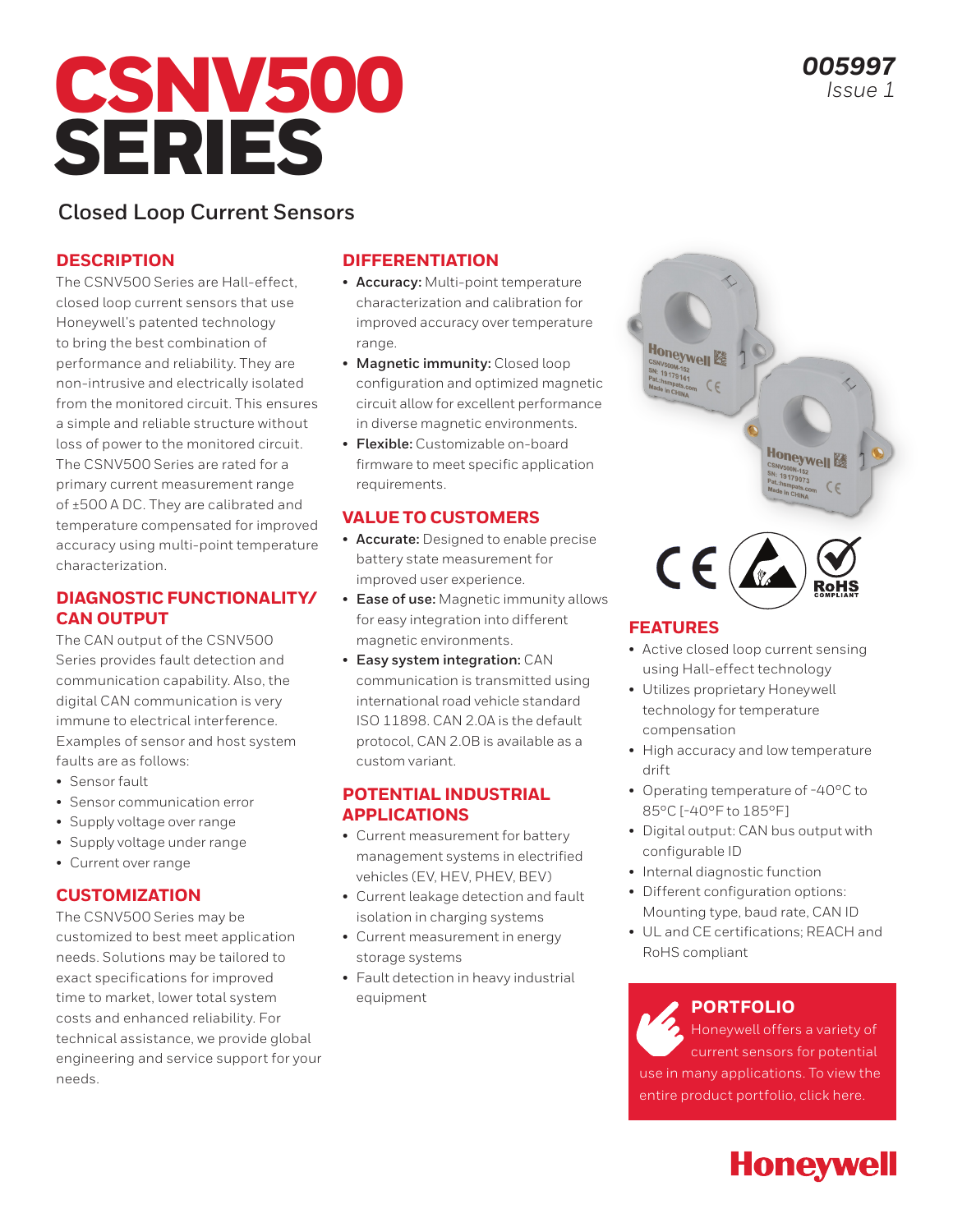| TABLE 1. ABSOLUTE MAXIMUM RATINGS <sup>1</sup>                                                                        |                 |             |                        |                       |
|-----------------------------------------------------------------------------------------------------------------------|-----------------|-------------|------------------------|-----------------------|
| <b>CHARACTERISTIC</b>                                                                                                 | <b>SYMBOL</b>   | <b>UNIT</b> | <b>PARAMETER</b>       | <b>CONDITION</b>      |
| Load dump over voltage                                                                                                | $V_{S}$         | $\vee$      | 32                     | 400 mSec              |
| Over voltage                                                                                                          | $V_{S}$         | $\vee$      | 24<br>20               | 10 min<br>continuous  |
| Reverse polarity                                                                                                      | $V_{S}$         | $\vee$      | $-24$                  | 10 min                |
| Supply voltage:<br>minimum<br>maximum                                                                                 | $V_{S}$         | $\vee$      | 7<br>18                |                       |
| CAN operation:<br>supply voltage under range alarm, no measurement<br>supply voltage over range alarm, no measurement |                 | $\vee$      | $6$ to $7$<br>18 to 24 | <b>CAN</b> continuous |
| Insulation resistance                                                                                                 | IR.             | $M\Omega$   | >500                   | 500 V DC at 1 min     |
| Creepage distance                                                                                                     | $D_{Cp}$        | mm          | 7.5                    |                       |
| Clearance                                                                                                             | $D_{\text{Cl}}$ | mm          | $\overline{7}$         |                       |
| RMS voltage:<br>AC isolation voltage<br>DC isolation voltage                                                          |                 | kV          | 5<br>5                 | 50 Hz, 1 min<br>1 min |

| TABLE 2. OPERATING CHARACTERISTICS IN NOMINAL RANGE (I <sub>PN</sub> ) |                                 |                      |                            |           |                                                                                              |
|------------------------------------------------------------------------|---------------------------------|----------------------|----------------------------|-----------|----------------------------------------------------------------------------------------------|
|                                                                        |                                 | <b>SPECIFICATION</b> |                            |           |                                                                                              |
|                                                                        |                                 | MIN.                 | TYP.                       | MAX.      | <b>CONDITION</b>                                                                             |
| $I_{PN}$                                                               | $\mathsf{A}$                    | $-500$               |                            | 500       | full temperature range                                                                       |
| $\mathsf{V}_{\mathsf{S}}$                                              | $\vee$                          | $\overline{7}$       | 12                         | 18        | full accuracy                                                                                |
| $V_{\text{UP}}$<br>$V_{UP}$<br>$V_{LOW}$<br>$V_{LOW}$                  | $\vee$<br>$\vee$<br>$\vee$<br>V |                      | 18.1<br>17.7<br>7.1<br>6.8 |           | when $V_s$ increases<br>when $V_s$ decreases<br>when $V_s$ increases<br>when $V_s$ decreases |
| $\mathsf{I}_\mathsf{C}$                                                | mA                              |                      | 21                         | 30<br>250 | $V_s = 12 V, T = 25^{\circ}C$<br>$V_s = 12 V, T = 25^{\circ}C$                               |
| $T_{\rm a}$                                                            | $^{\circ}$ C                    | $-40$                |                            | 85        | temperature range with accuracy<br>guaranteed                                                |
| $X_G$                                                                  | $\frac{0}{0}$                   | $-0.5$               |                            | 0.5       | at FS, T = -40 $^{\circ}$ C to 85 $^{\circ}$ C, ±3 sigma                                     |
| $\left.\right _{\text{os}}$                                            | A                               | $-0.2$               |                            | 0.2       | T = $-40^{\circ}$ C to 85 $^{\circ}$ C, ±3 sigma                                             |
| $\epsilon_{\text{L}}$                                                  | $\frac{0}{0}$                   |                      | ±0.1                       |           | room temperature                                                                             |
| <b>TCG</b>                                                             | ppm/°C                          |                      | 10                         |           |                                                                                              |
|                                                                        | <b>SYMBOL</b>                   | <b>UNIT</b>          |                            |           |                                                                                              |

| <b>TABLE 3. MECHANICAL CHARACTERISTICS</b> |                       |  |  |
|--------------------------------------------|-----------------------|--|--|
| <b>CATALOG LISTING</b>                     | <b>DESCRIPTION</b>    |  |  |
| Housing material                           | Plastic PBT+ GF30%    |  |  |
| Mounting screw                             | M6, torque max. 3 N m |  |  |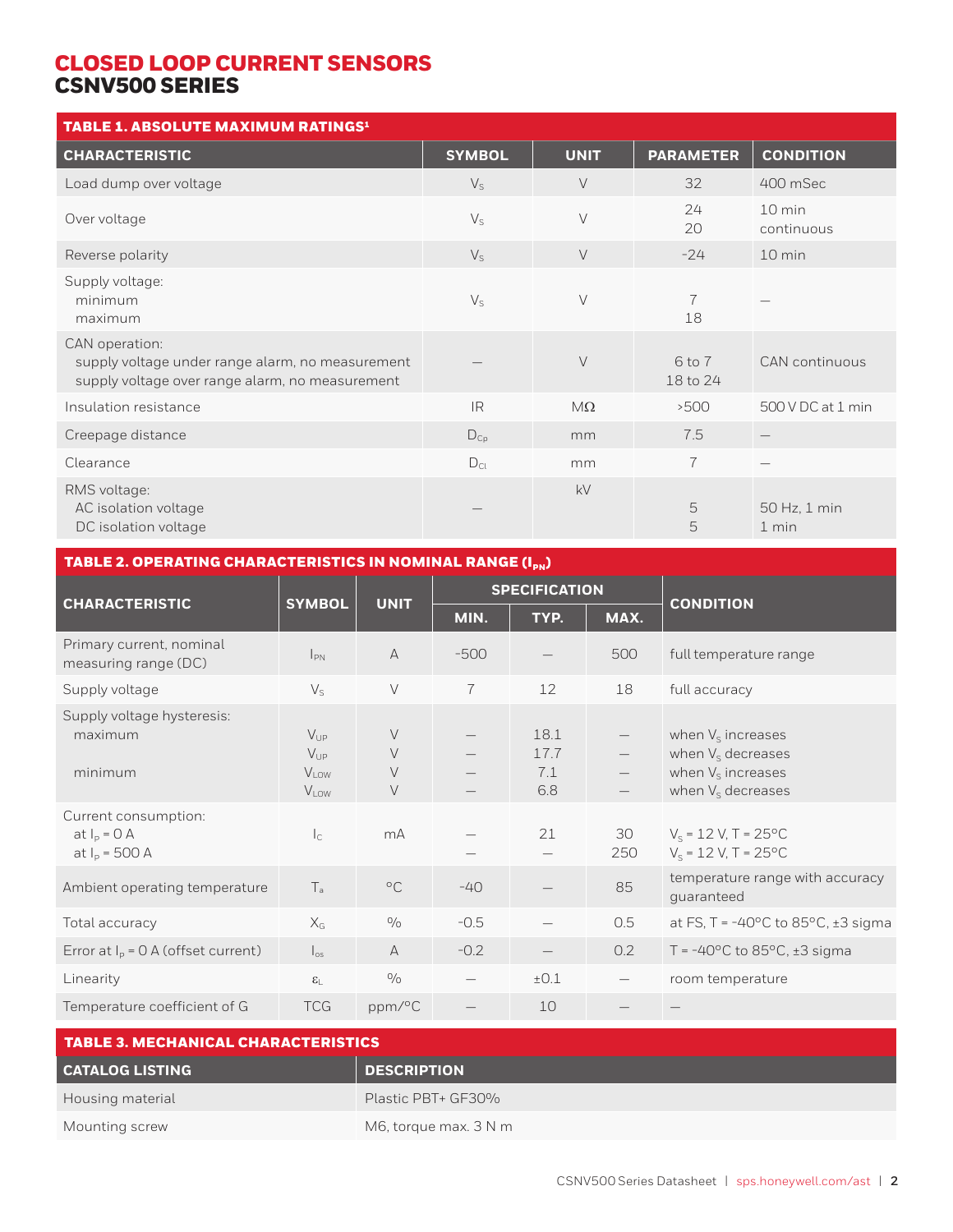| <b>TABLE 4. CANBUS CHARACTERISTICS</b> 1,2,3                                                                      |                                                            |                                 |                                      |                                                                                  |                              |                            |               |
|-------------------------------------------------------------------------------------------------------------------|------------------------------------------------------------|---------------------------------|--------------------------------------|----------------------------------------------------------------------------------|------------------------------|----------------------------|---------------|
| <b>MESSAGE</b><br><b>DESCRIPTION</b>                                                                              | <b>CAN ID</b>                                              | <b>DATA</b><br><b>LENGTH</b>    | <b>MESSAGE</b><br><b>LAUNCH TYPE</b> | <b>SIGNAL</b><br><b>DESCRIPTION</b>                                              | <b>SIGNAL</b><br><b>NAME</b> | <b>START</b><br><b>BIT</b> | <b>LENGTH</b> |
|                                                                                                                   |                                                            |                                 |                                      | $Ip$ value:<br>80000000h = 0 mA<br>$7$ FFFFFFFFh = $-1$ mA<br>$80000001h = 1 mA$ | <b>IP VALUE</b>              | 24                         | 32            |
| Cyclic<br>Primary<br>See<br>transmitted<br>8 bytes<br>current Ip<br>Figure 1<br>message<br>(mA)<br>10 mSec cycle. |                                                            | Error information               | ERROR INFORMATION                    | 32                                                                               | $\overline{7}$               |                            |               |
|                                                                                                                   | Error indication (1 bit):<br>$0 = normal$<br>$1$ = failure | ERROR_INDICATION                | 39                                   | $\mathbf{1}$                                                                     |                              |                            |               |
|                                                                                                                   |                                                            | Fixed to 0                      | VACANT_DATA_2BYTES                   | 48                                                                               | 16                           |                            |               |
|                                                                                                                   |                                                            | CRC-8<br>$POLY: 8 + X2 + X + 1$ | CRC_8                                | 56                                                                               | 8                            |                            |               |

1CANBUS speed: Refer to Figure 1. 2CAN oscillator tolerance: 0.3125%. 3Byte order: big endian (Motorola).

| <b>TABLE 5. DIAGNOSTIC TROUBLE CODES</b> |                      |                         |                          |  |
|------------------------------------------|----------------------|-------------------------|--------------------------|--|
| <b>FAILURE MODE</b>                      | I <sub>p</sub> VALUE | <b>ERROR INDICATION</b> | <b>ERROR INFORMATION</b> |  |
| Flash CRC error                          | FFFF FFFFh           |                         | 0x48                     |  |
| Primary current overrange                | FFFF FFFFh           |                         | 0x49                     |  |
| Primary current measurement error        | FFFF FFFFh           |                         | 0x50                     |  |
| Internal LUT error                       | FFFF FFFFh           |                         | 0x51                     |  |
| Power minimum limit                      | FFFF FFFFh           |                         | 0x54                     |  |
| Power maximum limit                      | FFFF FFFFh           |                         | 0x55                     |  |

| <b>TABLE 6. ORDER GUIDE</b> |                                                                                                                                            |  |  |
|-----------------------------|--------------------------------------------------------------------------------------------------------------------------------------------|--|--|
| <b>CATALOG LISTING</b>      | <b>DESCRIPTION</b>                                                                                                                         |  |  |
| CSNV500M-121                | CSNV500 Series Hall-based closed loop current sensors, 500 A, through-hole, 250 k baud rate, 3C1 CAN ID                                    |  |  |
| CSNV500M-122                | CSNV500 Series Hall-based closed loop current sensors, 500 A, through-hole, 250 k baud rate, 3C2 CAN ID                                    |  |  |
| CSNV500M-151                | CSNV500 Series Hall-based closed loop current sensors, 500 A, through-hole, 500 k baud rate, 3C1 CAN ID                                    |  |  |
| CSNV500M-152                | CSNV500 Series Hall-based closed loop current sensors, 500 A, through-hole, 500 k baud rate, 3C2 CAN ID                                    |  |  |
| CSNV500M-159                | CSNV500 Series Hall-based closed loop current sensors, 500 A, through-hole, 500 k baud rate, 3C0 CAN ID                                    |  |  |
| CSNV500N-152                | CSNV500 Series Hall-based closed loop current sensors, 500 A, through-hole with metal bushing,<br>12 V supply, 500 k baud rate, 3C2 CAN ID |  |  |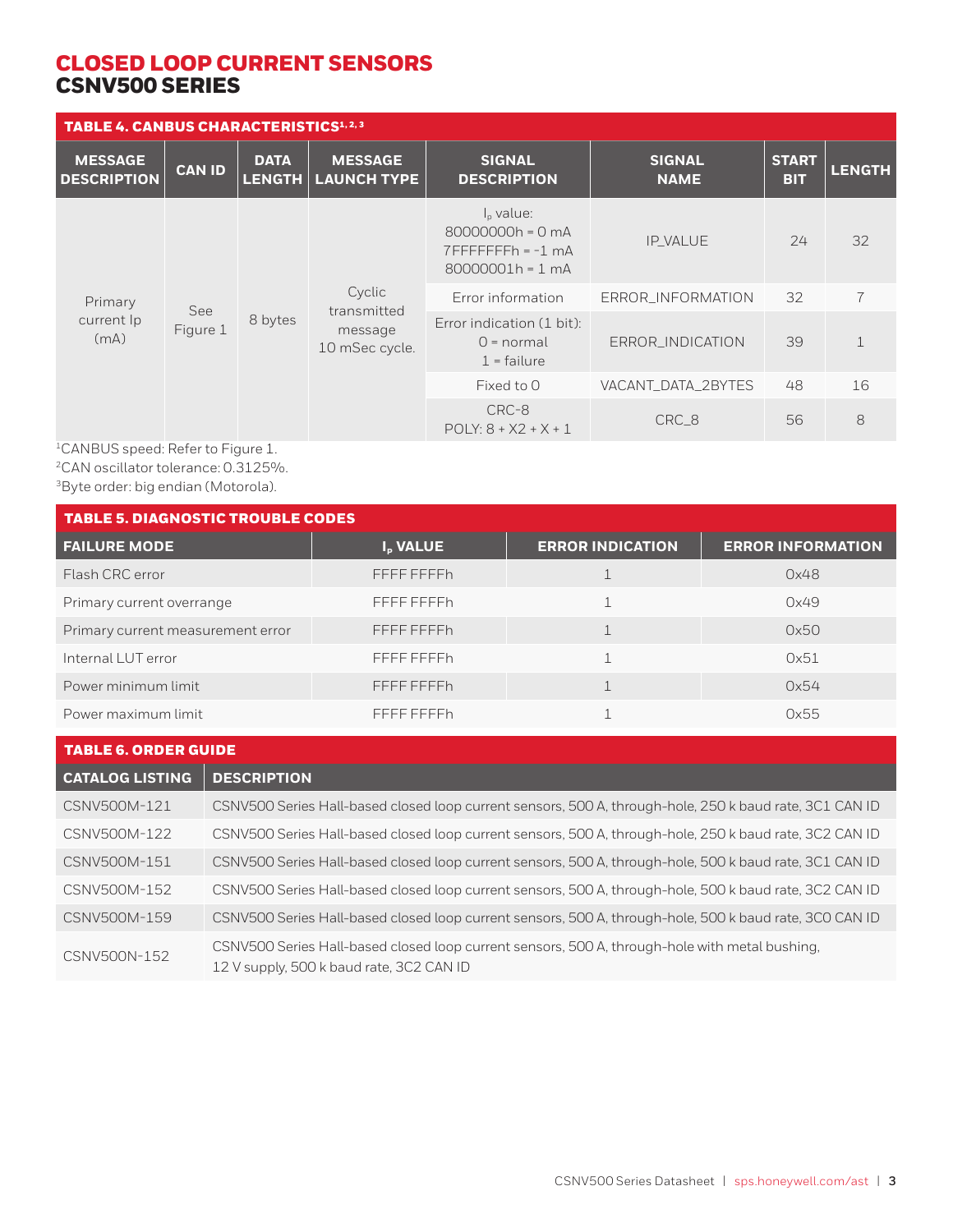**FIGURE 1. NOMENCLATURE**



**FIGURE 2. POSITIVE PRIMARY CURRENT DIRECTION (POLARITY) Application condition: Pollution degree PD2**

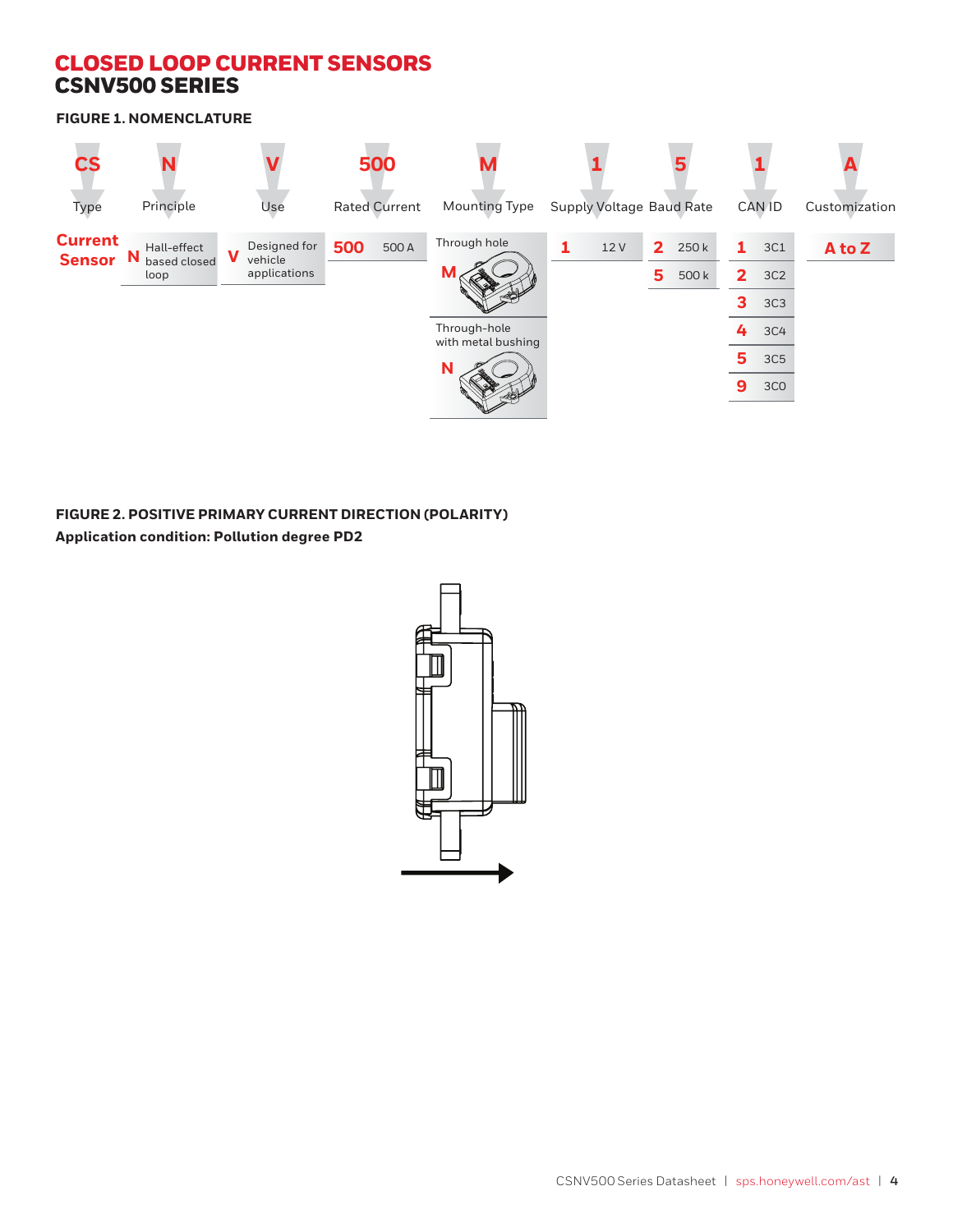#### **FIGURE 3. DIMENSIONAL DRAWINGS (FOR REFERENCE ONLY: MM/[IN])**

#### **Mounting type M: Through-hole**



#### **Mounting type N: Through-hole with metal bushing**



| 2X R <sub>2</sub> 8,3<br>[1.11] |                                                                          |               |
|---------------------------------|--------------------------------------------------------------------------|---------------|
| Ø51,4<br>[2.02]                 |                                                                          |               |
|                                 | <b>Honeywell</b>                                                         |               |
|                                 | CSNV500N-XXX<br>SN: YYDDDOON<br><b>Pat.hsmpats.com<br/>Made in CHINA</b> | CAT III<br>C€ |
|                                 |                                                                          |               |

| <b>TABLE 8. PINOUT</b> |  |  |
|------------------------|--|--|
| <b>OUTPUT</b>          |  |  |
| CAN-L                  |  |  |
| CAN-H                  |  |  |
| <b>GND</b>             |  |  |
| $V_{\rm c}$            |  |  |
|                        |  |  |

Mating connector: TE MPN 1473672-1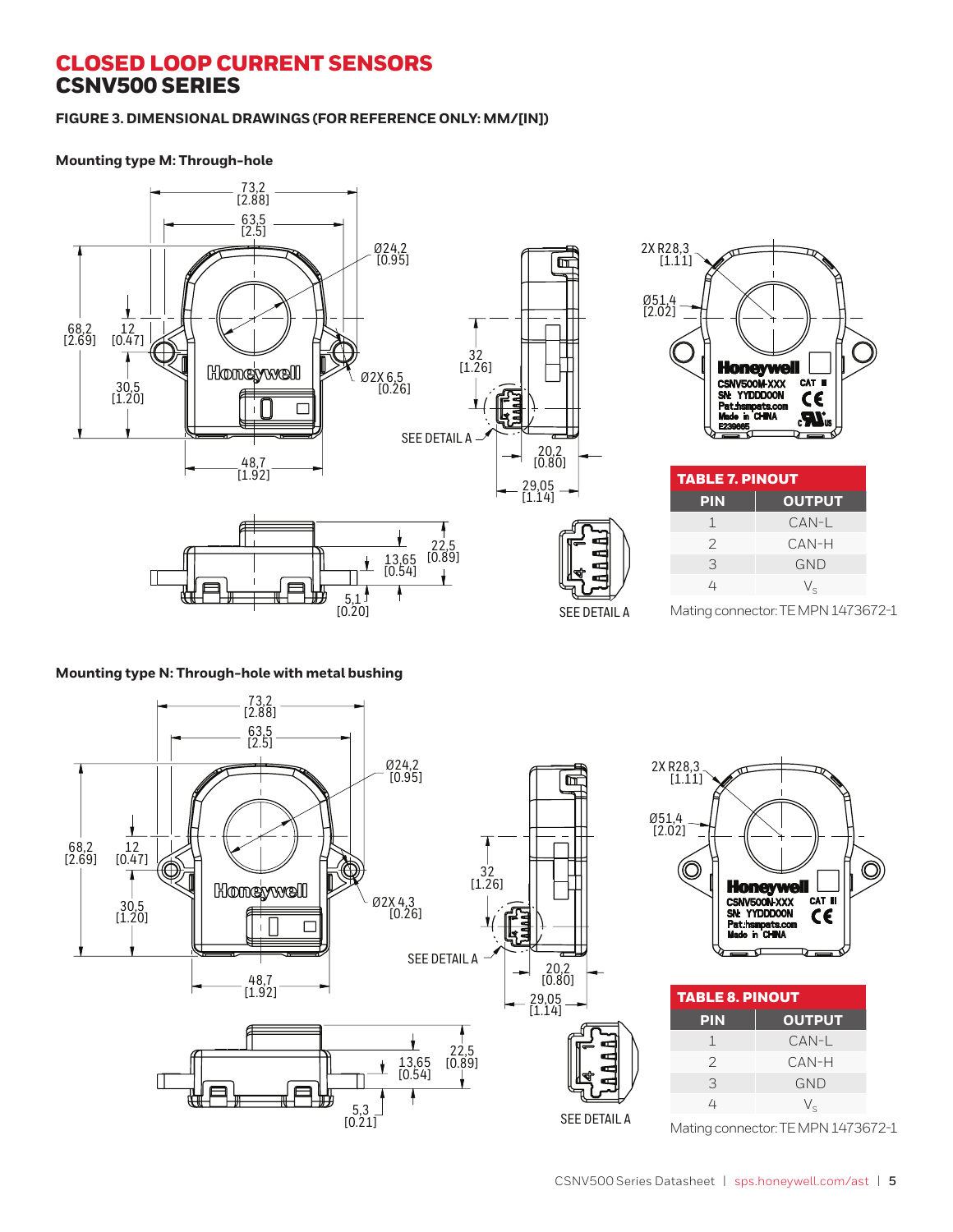| <b>TABLE 9. EMC TEST SPECIFICATIONS</b>                    |                 |                                                                                                                                                                             |
|------------------------------------------------------------|-----------------|-----------------------------------------------------------------------------------------------------------------------------------------------------------------------------|
| <b>TEST</b>                                                | <b>STANDARD</b> | <b>PROCEDURE</b>                                                                                                                                                            |
| CISPR 25 Conducted RF Emissions - Voltage on Supply Lines  | CISPR25         | According to CISPR 25:2008 Commission<br>Form of Testing                                                                                                                    |
| CISPR 25 Conducted RF Emissions - Voltage on Supply Lines  | CISPR25         | According to CISPR 25:2008 Commission<br>Form of Testing                                                                                                                    |
| <b>CISPR 25 Radiated Emissions</b>                         | CISPR25         | According to CISPR 25:2008 Commission<br>Form of Testing                                                                                                                    |
| Bulk Current Injection (BCI) Test                          | ISO 11452-4     | According to ISO 11452-4                                                                                                                                                    |
| ALSE with a Ground Plane                                   | ISO 11452-2     | According to ISO 11452-2                                                                                                                                                    |
| Transient Disturbances Conducted along Supply Lines        | ISO 7637-2      | According to ISO 7637-2                                                                                                                                                     |
| Transient Disturbances Conducted along I/O or Sensor Lines | ISO 7637-3      | According to ISO 7637-3                                                                                                                                                     |
| Immunity to Magnetic Field                                 | ISO 11452-8     | According to ISO 11452-8                                                                                                                                                    |
| <b>Handling Test</b>                                       |                 | See "Electrostatic Discharge"                                                                                                                                               |
| <b>Operating Test</b>                                      |                 | See "Electrostatic Discharge"                                                                                                                                               |
| Electrostatic Discharge                                    | ISO 10605       | Unpowered direct contact discharge: ±4 kV, ±8 kV<br>Unpowered air discharge: ±8 kV, ±15 kV<br>Powered-up direct contact discharge: ±4 kV<br>Powered-up air discharge: ±8 kV |
| Impulse Noise Test                                         |                 |                                                                                                                                                                             |
| <b>Fast transient Noise Test</b>                           |                 | 2 kV Power port, 1 kV CAN signal and control port                                                                                                                           |
| Radio Frequency Electromagnetic Field                      | IEC 61000-4-3   | 10 V/m (80 MHz to 1 GHz), 3 V/m (1.4 GHz to<br>2 GHz), 1 V/m (2.0 GHz to 2.7 GHz)                                                                                           |
| Fast Transients Bursts Susceptibility Test                 | IEC 61000-4-4   | 2 kV Power port, 1 kV CAN signal and control port                                                                                                                           |
| Radio Frequency Continuous Conducted                       | IEC 61000-4-6   | 0.15 MHz to 80 MHz, 3 V 80% AM (1 kHz)                                                                                                                                      |
| Radio Frequency Magnetic Field                             | IEC 61000-4-8   | 30 A/M                                                                                                                                                                      |
| Radiated Disturbance (3M semi-anechoic chamber)            | CISPR-11        | Group 1, Class A                                                                                                                                                            |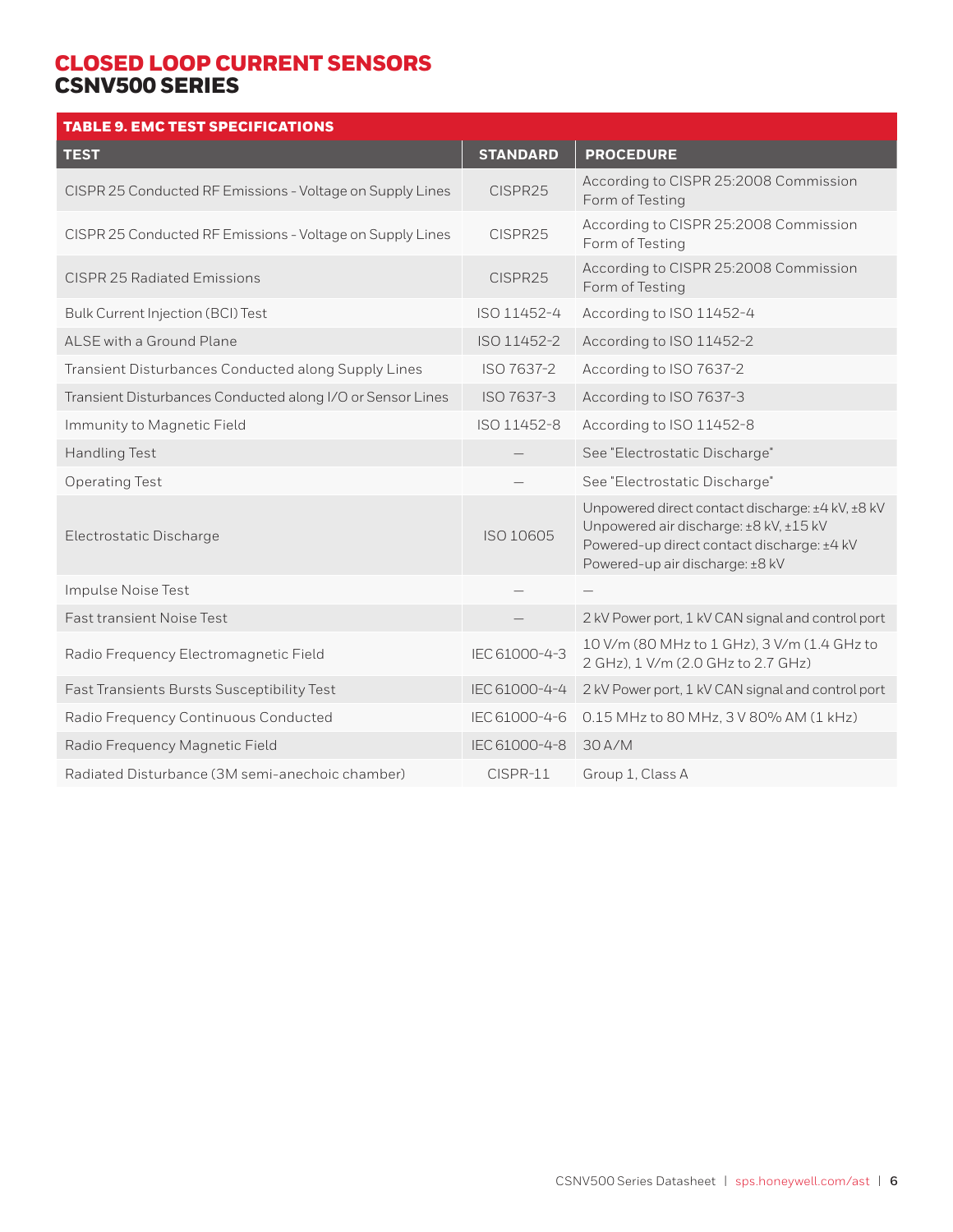| <b>TABLE 10. ENVIRONMENTAL TEST SPECIFICATIONS</b> |                              |                                                                                                                                                                                                                                                                           |
|----------------------------------------------------|------------------------------|---------------------------------------------------------------------------------------------------------------------------------------------------------------------------------------------------------------------------------------------------------------------------|
| <b>TEST</b>                                        | <b>STANDARD</b>              | <b>PROCEDURE</b>                                                                                                                                                                                                                                                          |
| Shipping/Storage Temperature Exposure              |                              | Not tested. Covered by low and high temperature operating test.                                                                                                                                                                                                           |
| Low Temperature Operating Endurance                | ISO16750-4                   | 120 hr at -40°C, power on with 100 A primary current.                                                                                                                                                                                                                     |
| High Temperature Operating Endurance               | ISO16750-4                   | 85°C, 6000 hr, power on with 100 A primary current.<br>Performance test before and after test only at $25^{\circ}$ C and $V_{\rm s}$ nom.                                                                                                                                 |
| Powered Thermal Cycle Endurance                    | ISO16750-4                   | 8 hr at 120 cycles, 960 hr. Performance test before and after<br>test only at $25^{\circ}$ C and $V_s$ nom.                                                                                                                                                               |
| <b>Thermal Shock</b>                               | IEC60068-2-14                | -40°C (30 min soak)/85°C (30 min soak), 250 cycles                                                                                                                                                                                                                        |
| Thermal Humidity Cycle                             | IEC 60068-2-38               | 240 hr, -10°C/65°C, 93% humidity between rise in<br>temperature and constant temperature zone, 80% humidity<br>in drop temperature zone. Performance test before and after<br>test only at $25^{\circ}$ C and $V_{s}$ nom.                                                |
| High Temperature and Humidity Endurance            | IEC60068-2-67                | 85°C, 85% humidity, 1000 hr, power on with 100 A primary<br>current. Performance test before and after test only at 25°C<br>and $V_s$ nom.                                                                                                                                |
| Vibration                                          | IEC60068-2-64                | 5 Hz to 2000 Hz, 20 hr/axis, 3 axis with -40°C/85°C<br>temperature cycle during test. Product power on with 100 A<br>primary current. Performance test before and after test only<br>at $25^{\circ}$ C and $V_s$ nom.                                                     |
| Mechanical Shock                                   | ISO16750-3                   | 500 m/s, 2,20 each direction (60 total), half sine pulse.<br>Product power on with 100 A primary current. Performance<br>test before and after test only at $25^{\circ}$ C and $V_s$ nom.                                                                                 |
| Package Drop                                       | ISTA-1A or<br>GB/T4857.5     | With final packaging, drop in direction at 1 corner, 3 edge,<br>4 face > total 9 drops, 1 m on concrete floor.                                                                                                                                                            |
| <b>Handling Drop</b>                               | ISO 16750-3                  | 1st fall of each DUT at a different dimensional axis, 2nd fall with<br>the given DUT at the same dimensional axis but on the opposite<br>side of the housing, from 1 m on concrete floor. Performance<br>test before and after test only at $25^{\circ}$ C and $V_s$ nom. |
| Dust (and other Solid Intrusion)                   | ISO20653                     | IP category: 4                                                                                                                                                                                                                                                            |
| Water Intrusion                                    |                              | Not tested. IP category: O. Not protected.                                                                                                                                                                                                                                |
| Dew Formation Test                                 |                              |                                                                                                                                                                                                                                                                           |
| <b>Mixed Flowing Gas</b>                           |                              | Not tested.                                                                                                                                                                                                                                                               |
| Salt Fog                                           | ISO16750-4 or<br>GB/T2423.17 | 5% salt water solution, 96 hr at 35°C. Performance test<br>before and after test only at 25°C and V <sub>s</sub> nom.                                                                                                                                                     |
| Chemical Exposure (outside cabin<br>compartment)   |                              | Not tested.                                                                                                                                                                                                                                                               |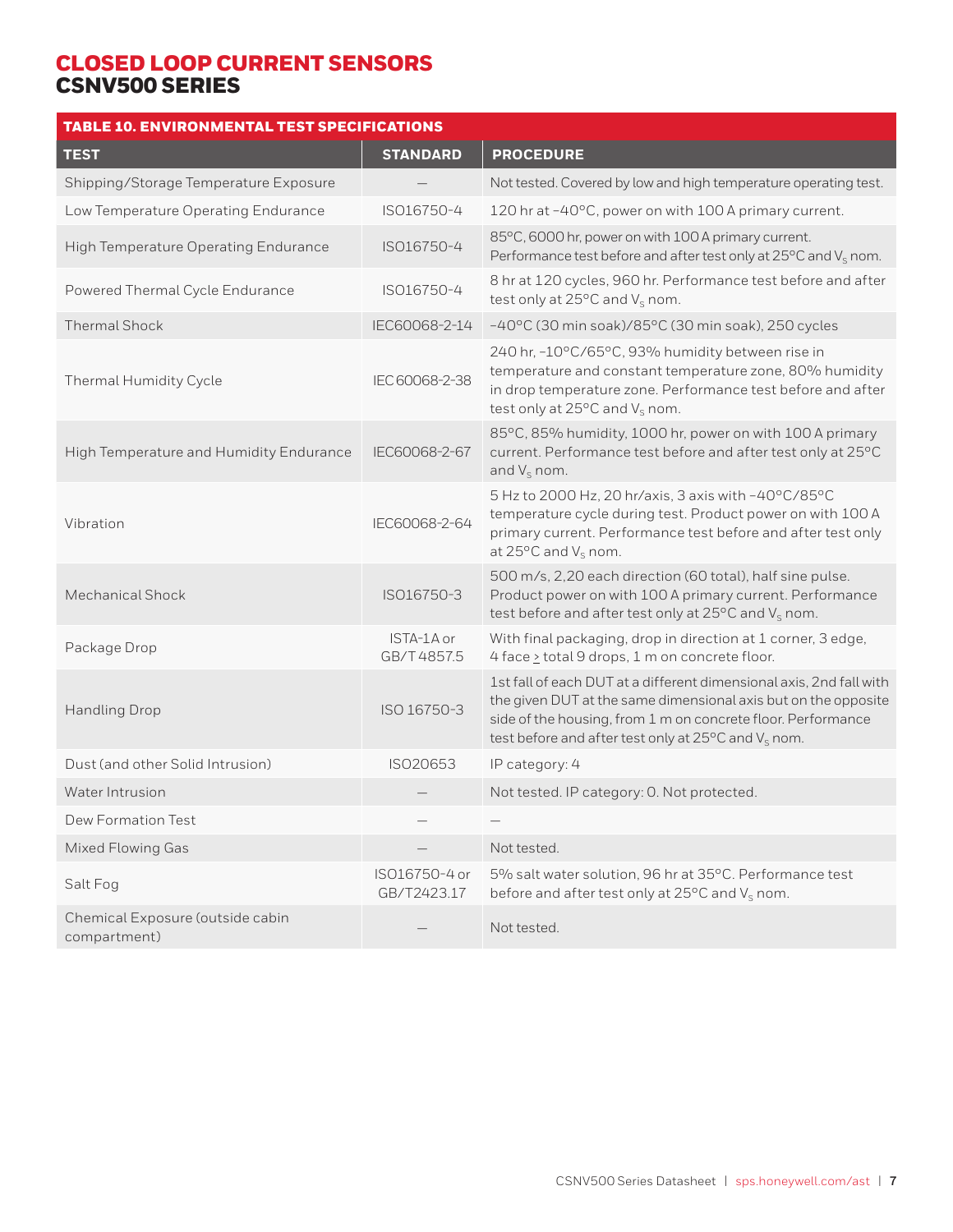| <b>TABLE 11. ELECTRICAL TEST SPECIFICATIONS</b>                                 |                 |                                                                                                                                                                                                                                                                                                           |
|---------------------------------------------------------------------------------|-----------------|-----------------------------------------------------------------------------------------------------------------------------------------------------------------------------------------------------------------------------------------------------------------------------------------------------------|
| <b>TEST</b>                                                                     | <b>STANDARD</b> | <b>PROCEDURE</b>                                                                                                                                                                                                                                                                                          |
| Supply Voltage Range                                                            | ISO 16750-2     | 7 V to 18 V, at 25°C, with 100 A primary current                                                                                                                                                                                                                                                          |
| Supply Voltage Ripple                                                           |                 |                                                                                                                                                                                                                                                                                                           |
| Supply Voltage Drop Out                                                         |                 |                                                                                                                                                                                                                                                                                                           |
| <b>Supply Voltage Dips</b>                                                      |                 |                                                                                                                                                                                                                                                                                                           |
| Slow Decrease and Increase of Supply Voltage                                    | ISO 16750-2     | Power supply changes from 18 V to 0 V with 0.5 V ± 0.1 V<br>step. At any step, power supply maintain 1 min. Power supply<br>changes from 0 V to 18 V with 0.5 V ± 0.1 V step. At any step,<br>power supply maintain 1 min. Performance test before and<br>after test only at 25°C and V <sub>s</sub> nom. |
| Defective Regulation (full-fielded alternator)                                  |                 |                                                                                                                                                                                                                                                                                                           |
| Jump Start                                                                      |                 | Refer to "Overvoltage".                                                                                                                                                                                                                                                                                   |
| Load Dump                                                                       |                 | 32 V, 400 mSec, 5 pulses                                                                                                                                                                                                                                                                                  |
| Overvoltage                                                                     | ISO 16750-2     | 18 V, 60 min at 85°C, 24 V for 10 min at 25°C                                                                                                                                                                                                                                                             |
| Reverse Supply Voltage                                                          | ISO 16750-2     | $-50$ V, 10 min                                                                                                                                                                                                                                                                                           |
| Superimposed Alternating Voltage                                                | ISO 16750-2     | Conduct test as per ISO 16750-2 4.4. Test voltage US max<br>18 V for UN = 12 V systems, AC voltage (sinusoidal), severity 2,<br>UPP = 4 V. Performance test before and after test only at<br>25 $\mathrm{^{\circ}C}$ and $\mathrm{V}_{\mathrm{S}}$ nom.                                                   |
| Discontinuities in Supply Voltage                                               | ISO 16750-2     | Conduct test as per ISO 16750-2 4.6. Momentary drop in<br>supply voltage reset behavior at voltage drop starting profile.                                                                                                                                                                                 |
| Immunity to Short Circuits in the Supply<br>Voltage Input and Load Output Lines |                 | See "Short circuit protection".                                                                                                                                                                                                                                                                           |
| Immunity to Short Circuits in I/O Signal Lines                                  |                 | See "Short circuit protection".                                                                                                                                                                                                                                                                           |
| <b>Short Circuit Protection</b>                                                 | ISO 16750-2     | Sensor supply of 18 Vdc and 24 Vdc. Connect CAN-H and<br>GND and hold for 60 s. Connect CAN-L and GND and hold<br>for 60 s. Connect CAN-H and $V_s$ and hold for 60 s. Connect<br>CAN-L and $V_s$ and hold for 60 s. Performance test before and<br>after test only at 25 $\rm{^oC}$ and $\rm{V_s}$ nom.  |
| <b>Insulation Resistance</b>                                                    | ISO 16750-2     | Test voltage: 500 Vdc ±10 Vdc between primary bar and<br>the short-circuited secondary circuit. Test duration: 60 s,<br>insulation resistance $\geq$ 500 M $\Omega$                                                                                                                                       |
| <b>AC Dielectric Voltage Test</b>                                               | IEC60664-1      | Test voltage: 5000 Vac, test voltage frequency: 50 Hz to<br>60 Hz, test duration: 60 s, leakage current ≤1 mA                                                                                                                                                                                             |
| DC Dielectric Voltage Test                                                      | IEC60664-1      | Test voltage: 5000 Vdc, test duration: 60, leakage current ≤1 mA                                                                                                                                                                                                                                          |
| High Current Transient Shock Test                                               |                 | Product power on with 12 V supply voltage. Monitor product<br>CAN bus output and power supply current. Apply primary<br>transient current shock at 2000 A, 5000 A, 7000 A, 9000 A,<br>10000 A Performance test before and after test only at 25°C<br>and $V_s$ nom.                                       |